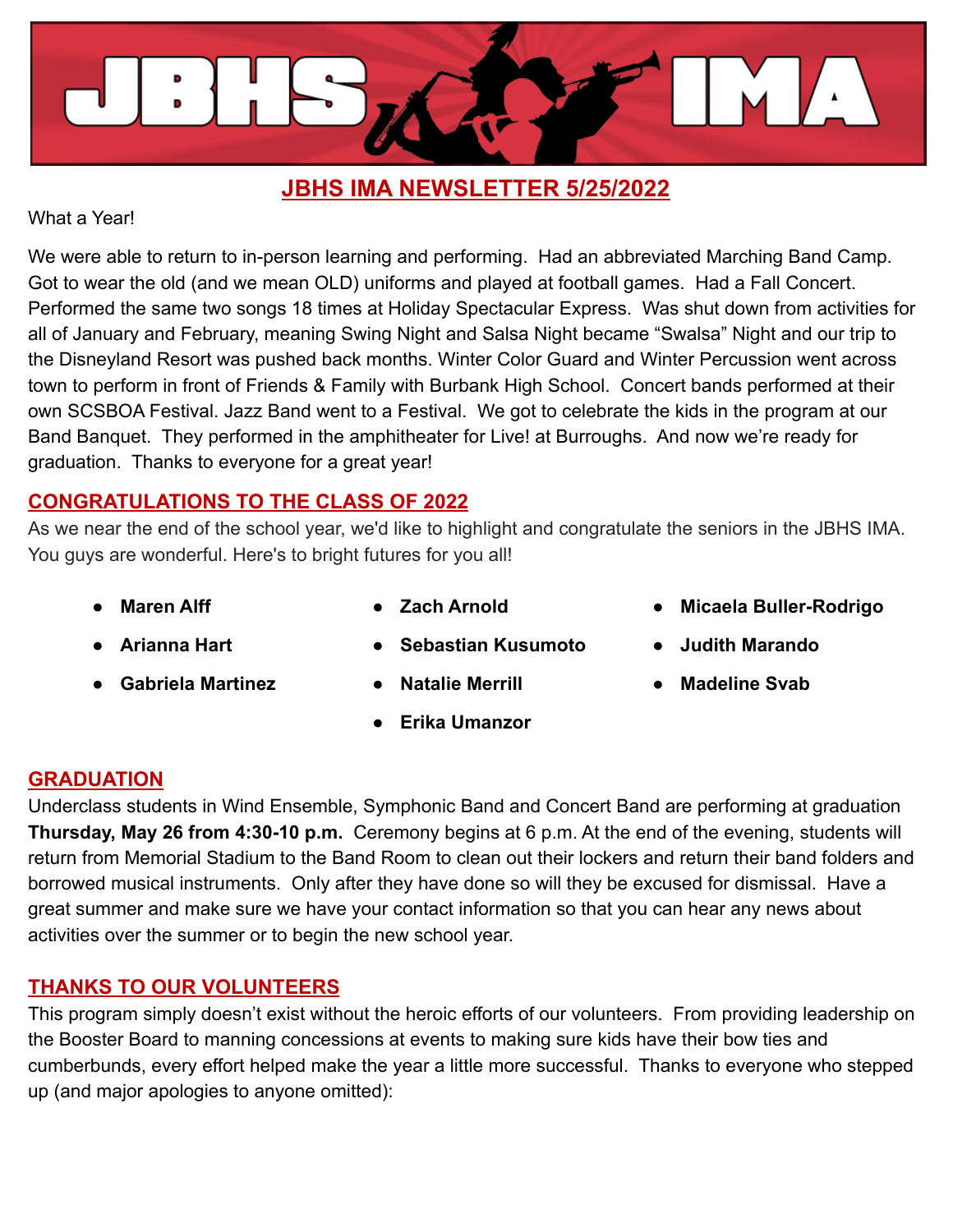- 
- **● Randy Barach ● Steph Cahn ● Nicole Cantu**
- 
- **● Karen Hackett ● Celeste Hart ● Claes Hodnett**
- **● Lamora Hodnett ● Steven Kirk ● Vicki Kirk**
- **● Melissa Loeffelholz ● Linda Luang ● Shannon Marando**
- **● Sarkis Ohannessian ● Kristen Orien ● Beth Roth**
- **● Tina Salvador ● Amy Shaffer ● Lara Svab**
- 
- 
- 
- **● Clyde Carpenter ● Laurie Carpenter ● Carlos Gonzalez**
	-
	-
	-
	-
	-
	-
- **● Derek Alff ● Alicia Alff ● Stephanie Arriaza**
	-
	-
	-
	-
	-
	-
	-
- **● Kathy Walker ● Sharon Wu ● Pauline Yaralian**

Parents of current 11th, 10th, 9th and 8th graders, please consider helping out next year. There's no better gift you can give your kids than some of your time. It really makes a difference! Email **[info@jbhsima.org](mailto:info@jbhsima.org)** to let us know of your interest.

## **THANKS TO MR. ARAKELIAN**

For the past 8 years, Mr. Arakelian has led the program, helping develop students' musicianship, and spending countless hours doing performances and events. While he is leaving to pursue other opportunities, his presence will be felt here for a long time. Thanks for building a strong foundation that our next director will be able to use to continue positive momentum for the kids. And best wishes for your own personal success.

# **CONTINUE TO HELP GENERATE PASSIVE INCOME THIS SUMMER**

Want to help the program earn money by not doing anything more than what you may already be doing? Just register your Amazon or Ralphs Club Rewards accounts and generate passive income for the band each time you shop. Or show your 5% card at Grocery Outlet. Every little bit helps.

**AMAZON SMILE** - Help the band earn cash when you shop at Amazon. Click **[HERE](https://smile.amazon.com/)** to enroll in Amazon Smile. Once enrolled, you will see the Amazon Smile logo when you log into Amazon or you can go directly to **[smile.amazon.com](https://smile.amazon.com/)** and start shopping.

RALPHS CLUB REWARDS - Click **[HERE](https://www.ralphs.com/topic/community-contribution-2)** to enroll. You must renew each year. Please check your account to see if you are already enrolled. Be sure to use JBHS IMA ID #83155.

**GROCERY OUTLET 5% CARD** - Shop at Grocery Outlet Burbank and present your card at the time of purchase and they will donate 5% of your purchase to the IMA. You must show it every time you shop; there are no retroactive rewards provided on prior purchases. We have lots of cards available if you are interested in additional cards to share with friends and family.

# **KEEP UP WITH THE LATEST BAND INFORMATION ACROSS THE INTERNET**

In addition to this newsletter, we are continually updating the latest band happenings to our website and social media channels listed below. You can also email **[info@jbhsima.org](mailto:info@jbhsima.org)** with any questions, comments and concerns and we'll get back to you as quickly as possible.